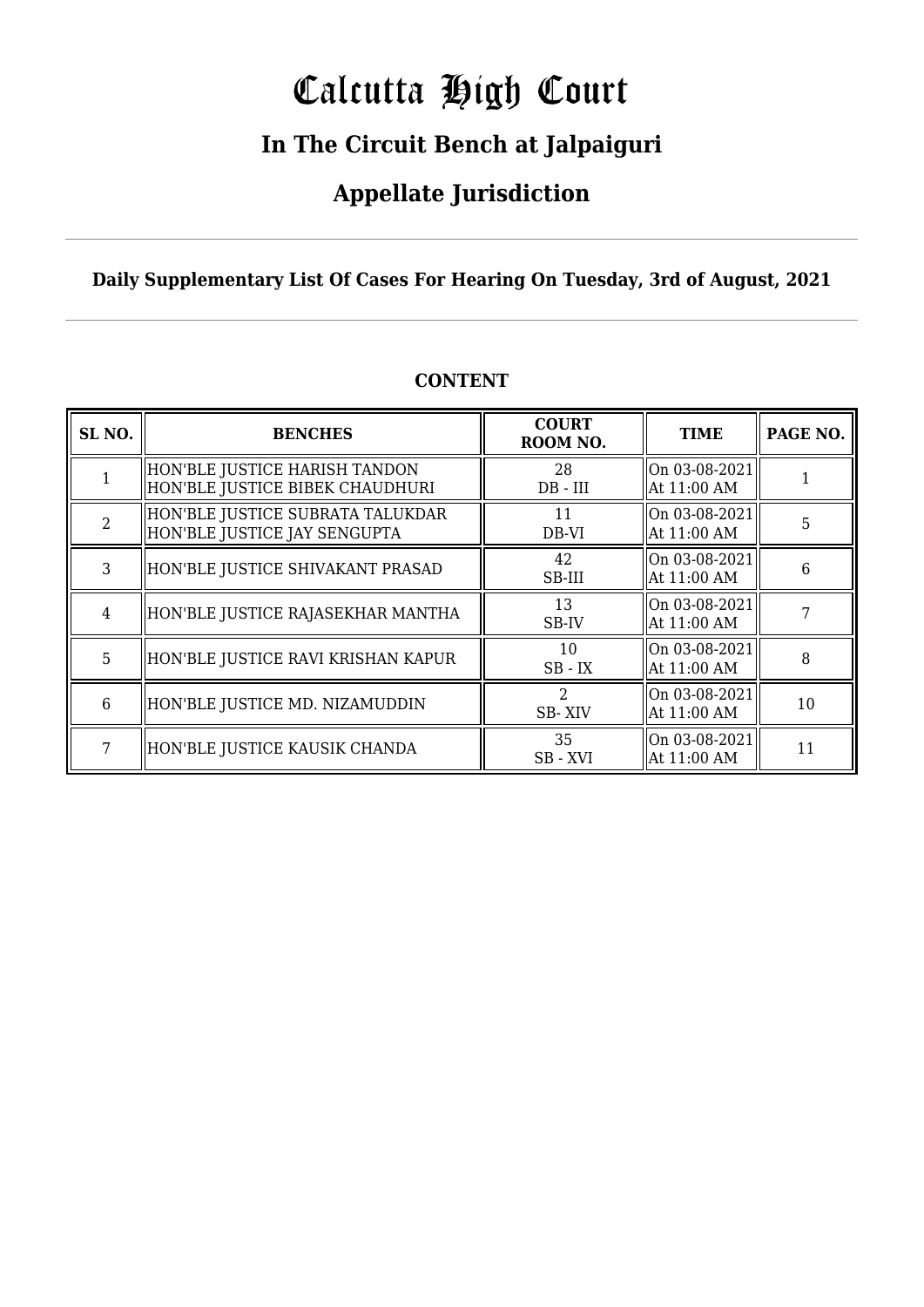

**DAILY CAUSELIST For Tuesday The 3rd August 2021**

**COURT NO. 28**

#### **DIVISION BENCH (DB - III)**

**AT 11:00 AM**

**HON'BLE JUSTICE HARISH TANDON HON'BLE JUSTICE BIBEK CHAUDHURI (VIA VIDEO CONFERENCE)**

**FROM PRINCIPAL BENCH**

#### **FOR ORDERS**

| 1 | CRM/405/2021       | SURABHI JAIN AND ORS<br>VS                  | SIDHI SETHIA                           |
|---|--------------------|---------------------------------------------|----------------------------------------|
|   |                    | THE STATE OF WEST<br><b>BENGAL</b>          |                                        |
|   | IA NO: CRAN/1/2021 |                                             |                                        |
|   |                    | <b>APPLICATION FOR BAIL</b>                 |                                        |
| 2 | CRM/690/2021       | <b>LALAN ROY</b><br><b>VS</b>               | <b>ABHIJIT GANGULY</b>                 |
|   |                    | State of West Bengal                        |                                        |
| 3 | CRM/695/2021       | RABINDAR SINGH AND ANR<br><b>VS</b>         | SUBHASISH MISRA                        |
|   |                    | THE STATE OF WEST<br><b>BENGAL</b>          |                                        |
| 4 | CRM/696/2021       | NARAYAN MANDAL<br><b>VS</b>                 | <b>SUBHASISH MISRA</b>                 |
|   |                    | THE STATE OF WEST<br><b>BENGAL</b>          |                                        |
| 5 | CRM/704/2021       | NAIMUL HAQUE @ ALI @<br><b>NAIMUL ISLAM</b> | <b>JAYDEEP KANTA</b><br><b>BHOWMIK</b> |
|   |                    | <b>VS</b>                                   |                                        |
|   |                    | THE STATE OF WEST<br><b>BENGAL</b>          |                                        |
| 6 | CRM/779/2021       | <b>SASHI SAHANI</b><br><b>VS</b>            | JAYDEEP KANTA<br><b>BHOWMIK</b>        |
|   |                    | THE STATE OF WEST<br><b>BENGAL</b>          |                                        |
|   |                    | <b>APPLICATION FOR ANTICIPATORY BAIL</b>    |                                        |
|   |                    |                                             |                                        |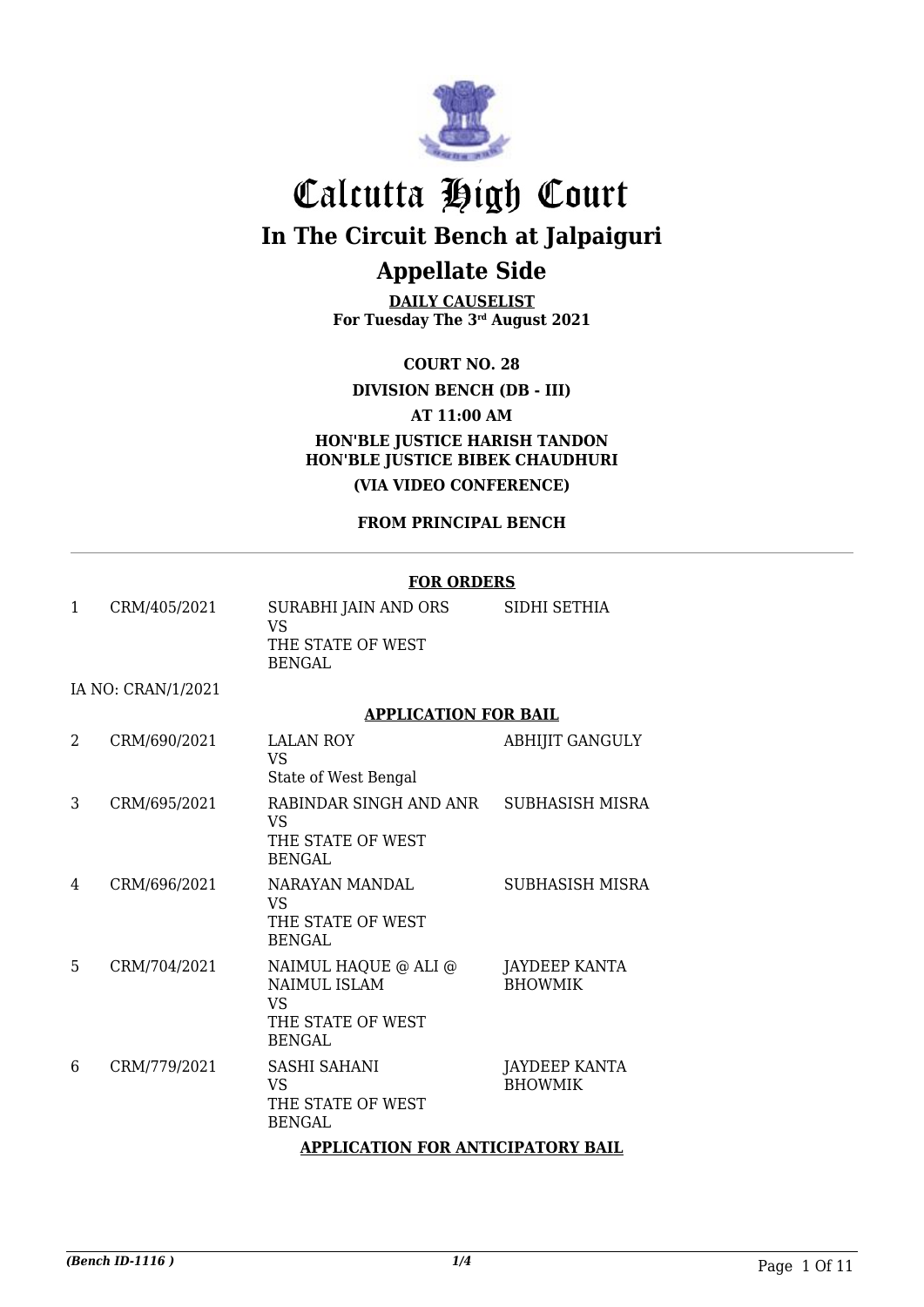| 7  | CRM/692/2021 | TAPASH SARKAR @ TAPAS<br><b>SARKAR</b><br><b>VS</b><br>THE STATE OF WEST<br><b>BENGAL</b>                               | <b>SUDIP GUHA</b>                       |
|----|--------------|-------------------------------------------------------------------------------------------------------------------------|-----------------------------------------|
| 8  | CRM/700/2021 | <b>GOVINDA SARKAR</b> @<br><b>GOVINDA KIRTANIA AND</b><br><b>ORS</b><br><b>VS</b><br>THE STATE OF WEST<br><b>BENGAL</b> | <b>JAYDEEP KANTA</b><br><b>BHOWMIK</b>  |
| 9  | CRM/708/2021 | <b>BISWAJIT KIRTANIA</b><br><b>VS</b><br>THE STATE OF WEST<br><b>BENGAL</b>                                             | JAYDEEP KANTA<br><b>BHOWMIK</b>         |
| 10 | CRM/709/2021 | SUREN CHANDRA ROY @<br><b>SUREN ROY AND ORS</b><br><b>VS</b><br>THE STATE OF WEST<br><b>BENGAL</b>                      | <b>JAYDEEP KANTA</b><br><b>BHOWMIK</b>  |
| 11 | CRM/710/2021 | SURANJIT SARKAR<br><b>VS</b><br>State of West Bengal                                                                    | <b>KUSHAL KUMAR</b><br><b>MUKHERJEE</b> |
| 12 | CRM/711/2021 | KIRAN CHANDRA HALDAR<br>@ KIRAN HALDAR<br><b>VS</b><br>State of West Bengal                                             | <b>SHAHAN SHAH</b>                      |
| 13 | CRM/712/2021 | SARAT CHANDRA ROY @<br>SHARAT CHANDRA ROY<br><b>AND ORS</b><br>VS<br>THE STATE OF WEST<br><b>BENGAL</b>                 | HILLOL SAHA<br><b>PODDER</b>            |
| 14 | CRM/714/2021 | MADHABI DAS<br>VS FOR THE VS<br>STATE OF WEST BENGAL                                                                    | <b>JAYANT KUMAR</b><br>SINGH            |
| 15 | CRM/717/2021 | <b>MANIK SEN</b><br><b>VS</b><br>THE STATE OF WEST<br><b>BENGAL</b>                                                     | MADHUSHRI DUTTA                         |
| 16 | CRM/719/2021 | NIRMAL BARMAN<br>VS<br>State of West Bengal                                                                             | SANTANU MAJI                            |
| 17 | CRM/724/2021 | <b>ARJUN SARKAR</b><br>VS<br>State of West Bengal                                                                       | RATAN CHANDRA<br><b>ROY</b>             |
| 18 | CRM/726/2021 | AKKES ALI@AKKESH SEKH<br><b>AND ORS</b><br><b>VS</b><br>State of West Bengal                                            | RATAN CHANDRA<br><b>ROY</b>             |
| 19 | CRM/732/2021 | FULBAR SEKH@FULBAR ALI<br>AND ORS<br><b>VS</b><br>State of West Bengal                                                  | RATAN CHANDRA<br><b>ROY</b>             |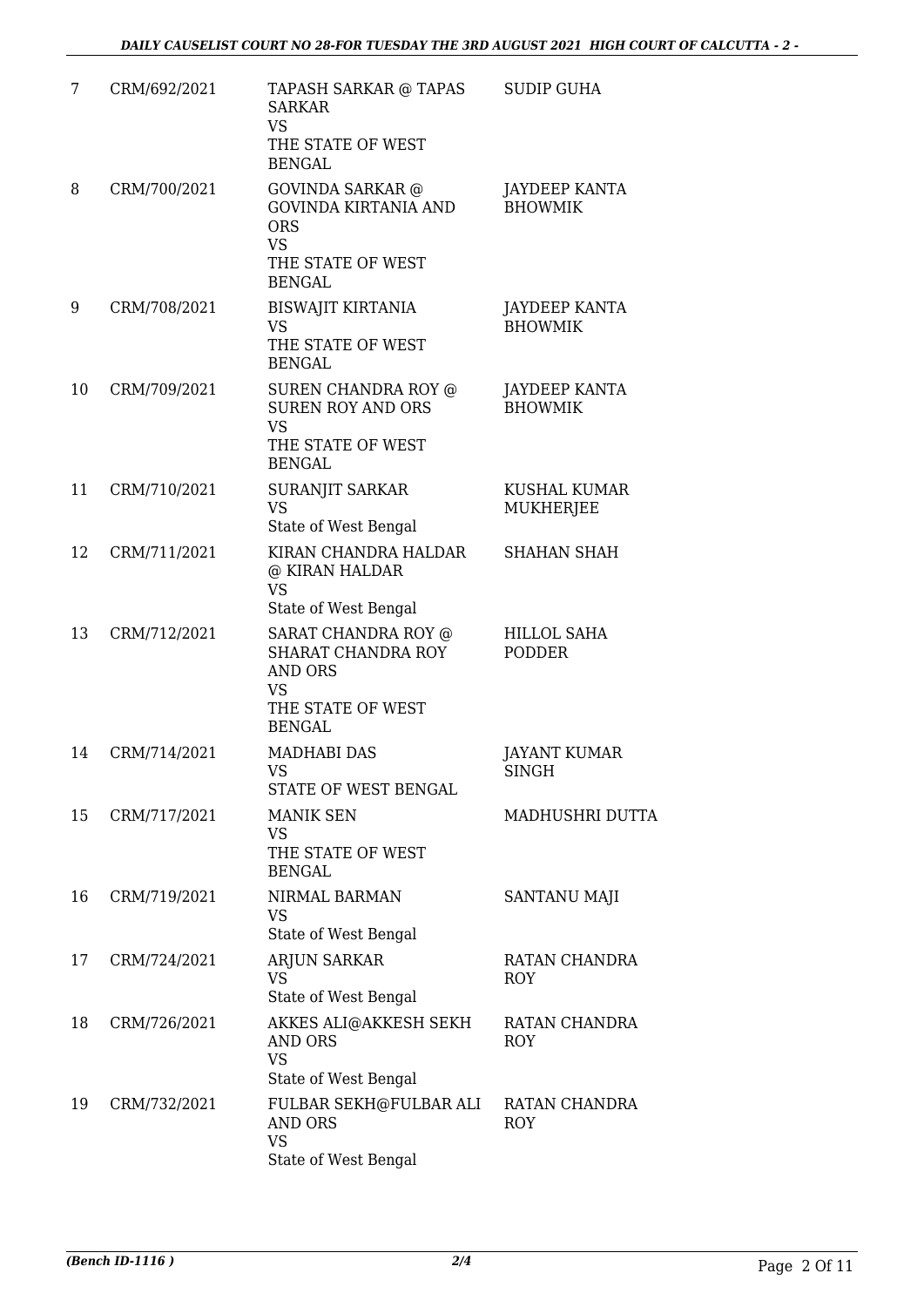| 20 | CRM/733/2021                 | <b>JUGAL SARKAR</b><br>VS<br>THE STATE OF WEST<br><b>BENGAL</b>                              | JAYDEEP KANTA<br><b>BHOWMIK</b>     |
|----|------------------------------|----------------------------------------------------------------------------------------------|-------------------------------------|
| 21 | CRM/747/2021                 | JAHANGIR MIA @ JAHANGIR<br><b>HOSSAIN</b><br><b>VS</b><br>THE STATE OF WEST<br><b>BENGAL</b> | <b>SUMAN SEHANABIS</b><br>(MANDAL)  |
| 22 | CRM/754/2021                 | <b>AJAY SARKAR</b><br>VS<br>State of West Bengal                                             | <b>ARINDAM SEN</b>                  |
| 23 | CRM/761/2021                 | ASHIM KIRTANIYA AND<br><b>ANR</b><br><b>VS</b><br>State of West Bengal                       | <b>JEENIA RUDRA</b>                 |
| 24 | CRM/764/2021                 | RATUL MALAKAR<br><b>VS</b><br>State of West Bengal                                           | SANANDA<br><b>BHATTACHARYYA</b>     |
| 25 | CRM/776/2021                 | PINTU BISWAS AND ANR<br><b>VS</b><br>State of West Bengal                                    | SUDHINDRA DAS                       |
| 26 | CRM/777/2021                 | <b>TARAK SAHA</b><br><b>VS</b><br>State of West Bengal                                       | <b>JEENIA RUDRA</b>                 |
| 27 | CRM/778/2021                 | MANTOSH DAKUA AND ORS<br>VS<br>THE STATE OF WEST<br><b>BENGAL</b>                            | <b>HILLOL SAHA</b><br><b>PODDER</b> |
| 28 | CRM/780/2021                 | HIRANMOY ROY @<br><b>HIRANMAY ROY</b><br>VS<br>THE STATE OF WEST<br><b>BENGAL</b>            | ANIRBAN BANERJEE                    |
| 29 | CRM/781/2021                 | NAREN BARMAN @ BUDU<br>VS<br>THE STATE OF WEST<br><b>BENGAL</b>                              | <b>HILLOL SAHA</b><br>PODDER        |
| 30 | CRM/785/2021                 | BIKASH PRADHAN AND ANR<br>VS<br>State of West Bengal                                         | RANJIT SINGH                        |
| 31 | CRM/790/2021                 | SATYAKI CHAKRABORTY<br><b>VS</b><br>State of West Bengal                                     | PUJA GOSWAMI                        |
|    |                              | <b>APPLICATION</b>                                                                           |                                     |
| 32 |                              | IA NO. CRAN/1/2021 BANI BANERJEE AND ORS<br>Vs                                               | <b>HILLOL SAHA</b><br>PODDER        |
|    | In CRM/292/2021              | THE STATE OF WEST<br><b>BENGAL</b>                                                           | <b>HILLOL SAHA</b><br><b>PODDER</b> |
| 33 | IA NO. CRAN/1/2021 SAHEB ALI | Vs                                                                                           | <b>SUMAN SEHANABIS</b><br>(MANDAL)  |
|    | In CRM/458/2021              | THE STATE OF WEST<br><b>BENGAL</b>                                                           | <b>SUMAN SEHANABIS</b><br>(MANDAL)  |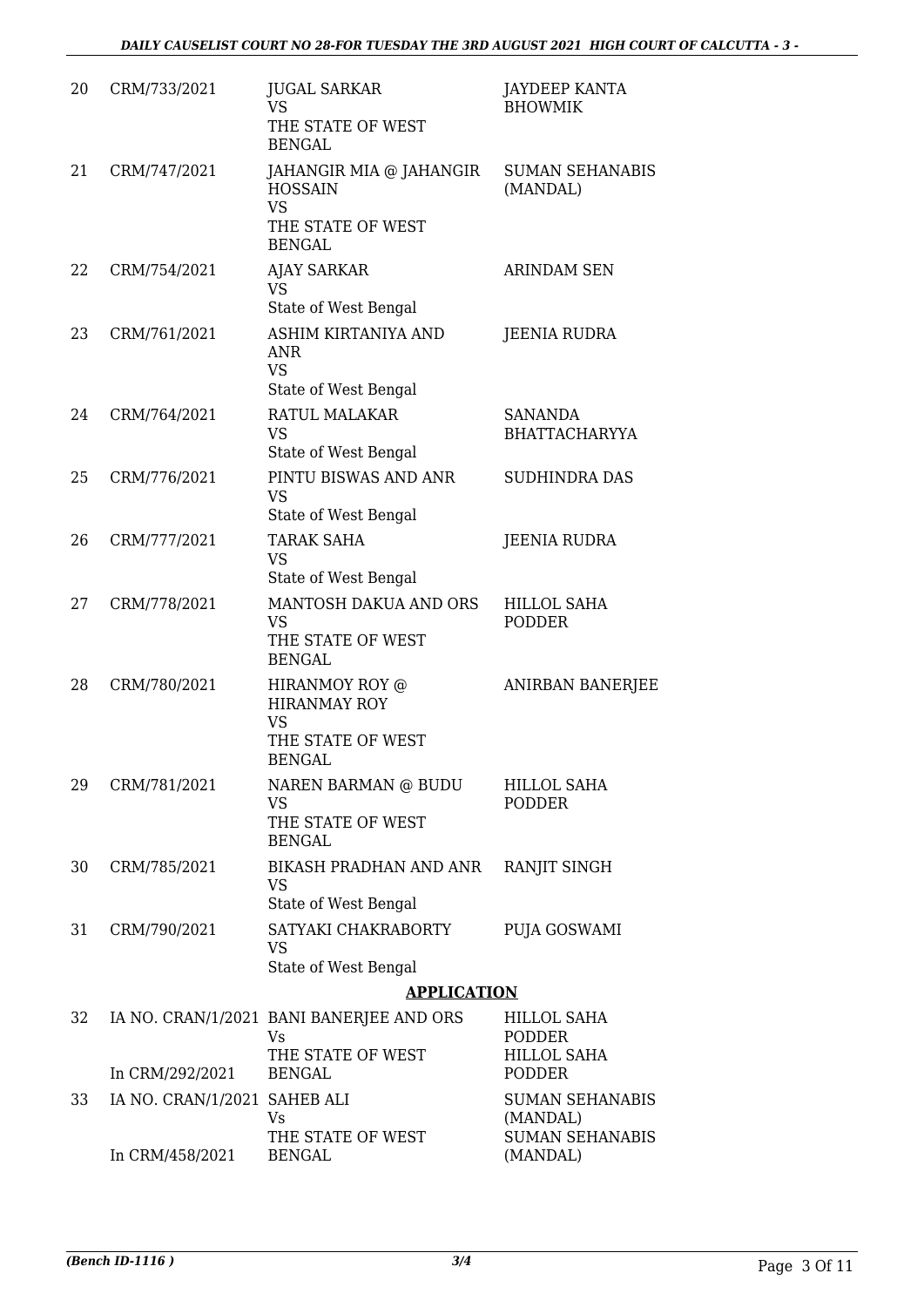| 34 | IA NO. CRAN/1/2021 SAHANUR MIA                                                                                                                                                                                                                                                                                                                                                                                            | Vs<br>THE STATE OF WEST                                                                   | <b>HILLOL SAHA</b><br><b>PODDER</b><br><b>HILLOL SAHA</b> |
|----|---------------------------------------------------------------------------------------------------------------------------------------------------------------------------------------------------------------------------------------------------------------------------------------------------------------------------------------------------------------------------------------------------------------------------|-------------------------------------------------------------------------------------------|-----------------------------------------------------------|
|    | In CRM/499/2021                                                                                                                                                                                                                                                                                                                                                                                                           | <b>BENGAL</b>                                                                             | <b>PODDER</b>                                             |
| 35 |                                                                                                                                                                                                                                                                                                                                                                                                                           | IA NO. CRAN/1/2021 SUSHANTA BARMAN AND<br><b>ORS</b><br><b>Vs</b>                         | <b>HILLOL SAHA</b><br><b>PODDER</b><br><b>HILLOL SAHA</b> |
|    | In CRM/242/2021                                                                                                                                                                                                                                                                                                                                                                                                           | THE STATE OF WEST<br><b>BENGAL</b>                                                        | <b>PODDER</b>                                             |
| 36 |                                                                                                                                                                                                                                                                                                                                                                                                                           | IA NO. CRAN/1/2021 RAMESH MANJU BISHNOI@<br>RAMESH MANJU BISHNOY@<br>RAMESH KUMAR BISHNOI | PRITAM ROY<br>PRITAM ROY                                  |
|    | In CRM/497/2021                                                                                                                                                                                                                                                                                                                                                                                                           | Vs<br>THE STATE OF WEST<br><b>BENGAL</b>                                                  |                                                           |
| 37 |                                                                                                                                                                                                                                                                                                                                                                                                                           | IA NO. CRAN/1/2021 RAJU BARMAN @ BABAI<br><b>BARMAN</b><br><b>Vs</b>                      | SUBHASISH MISRA<br><b>SUBHASISH MISRA</b>                 |
|    | In CRM/534/2021                                                                                                                                                                                                                                                                                                                                                                                                           | THE STATE OF WEST<br><b>BENGAL</b>                                                        |                                                           |
| 38 | IA NO. CRAN/2/2021 CHANDAN LASKAR                                                                                                                                                                                                                                                                                                                                                                                         | <b>V<sub>S</sub></b><br>THE STATE OF WEST                                                 | SUBHASISH MISRA<br><b>SUBHASISH MISRA</b>                 |
|    | In CRM/579/2021                                                                                                                                                                                                                                                                                                                                                                                                           | <b>BENGAL</b>                                                                             |                                                           |
|    |                                                                                                                                                                                                                                                                                                                                                                                                                           | <b>RELAXATION OF BAIL</b>                                                                 |                                                           |
| 39 | CRM/74/2021                                                                                                                                                                                                                                                                                                                                                                                                               | <b>SARJU SHARMA</b><br><b>VS</b><br>THE STATE OF WEST<br><b>BENGAL</b>                    | <b>ANIRBAN BANERJEE</b>                                   |
|    | $T_A$ $\overline{A}$ $\overline{C}$ $\overline{C}$ $\overline{D}$ $\overline{A}$ $\overline{A}$ $\overline{I}$ $\overline{I}$ $\overline{I}$ $\overline{I}$ $\overline{I}$ $\overline{I}$ $\overline{I}$ $\overline{I}$ $\overline{I}$ $\overline{I}$ $\overline{I}$ $\overline{I}$ $\overline{I}$ $\overline{I}$ $\overline{I}$ $\overline{I}$ $\overline{I}$ $\overline{I}$ $\overline{I}$ $\overline{I}$ $\overline{I$ |                                                                                           |                                                           |

IA NO: CRAN/1/2021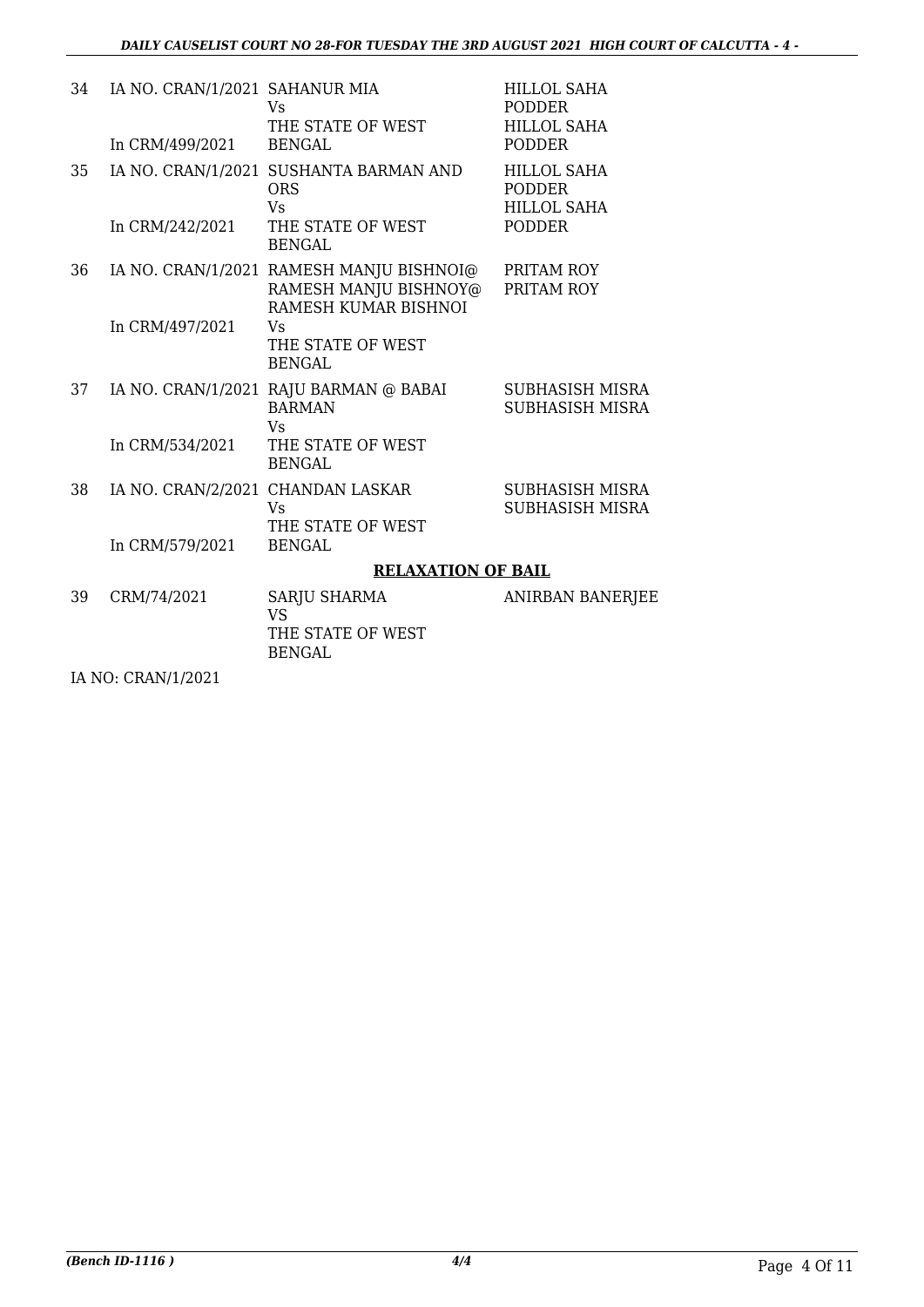

**DAILY CAUSELIST For Tuesday The 3rd August 2021**

**COURT NO. 11**

#### **DIVISION BENCH (DB-VI)**

**AT 11:00 AM**

**HON'BLE JUSTICE SUBRATA TALUKDAR HON'BLE JUSTICE JAY SENGUPTA (VIA VIDEO CONFERENCE)**

#### **FROM PRINCIPAL BENCH**

#### **TO BE MENTIONED**

| 1 | MAT/44/2021       | SUBHASH CHAND NEGI<br>VS<br>UNION OF INDIA AND ORS                                                             | SUNNY NANDY       |
|---|-------------------|----------------------------------------------------------------------------------------------------------------|-------------------|
|   | IA NO: CAN/1/2021 |                                                                                                                |                   |
| 2 | MAT/42/2021       | TIRRIHANNAH COMPANY<br>LTD.<br>VS<br>REGIONAL P.F.<br>COMMISSIONER I<br>EMPLOYEES P.F.<br>ORGANIZATION AND ORS | VICTOR CHATTERJEE |
|   | IA NO: CAN/1/2021 |                                                                                                                |                   |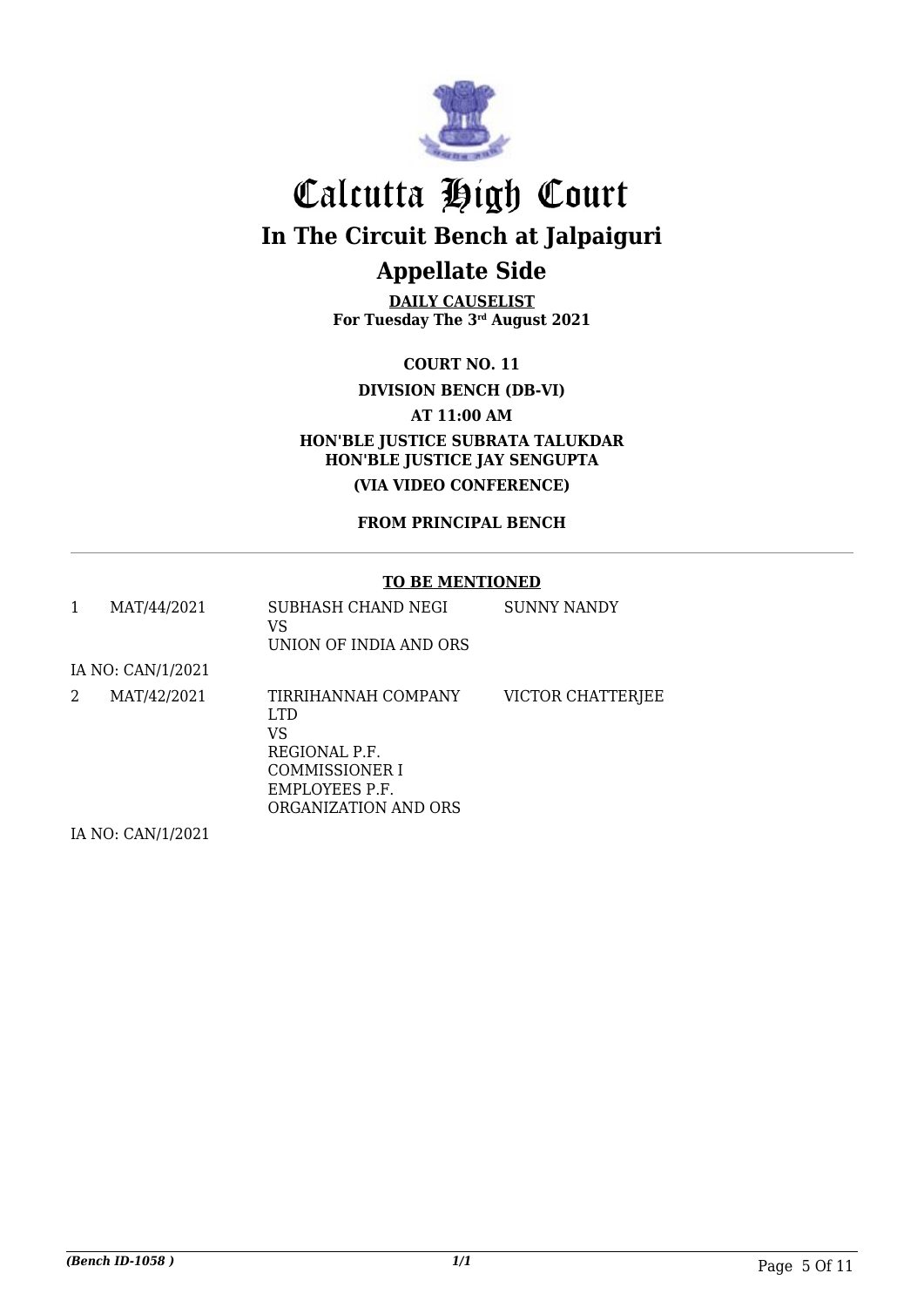

**DAILY CAUSELIST For Tuesday The 3rd August 2021**

**COURT NO. 42 SINGLE BENCH (SB-III) AT 11:00 AM HON'BLE JUSTICE SHIVAKANT PRASAD (VIA VIDEO CONFERENCE)**

**FROM PRINCIPAL BENCH**

#### **APPLICATION**

|                | IA NO. CRAN/2/2021 SUDIB BARMAN @ SUDIP | HILLOL SAHA   |
|----------------|-----------------------------------------|---------------|
|                | <b>BARMAN @ SUDHA</b>                   | <b>PODDER</b> |
|                | Vs                                      | HILLOL SAHA   |
| In CRA/11/2021 | THE STATE OF WEST                       | <b>PODDER</b> |
|                | BENGAL AND ANR                          |               |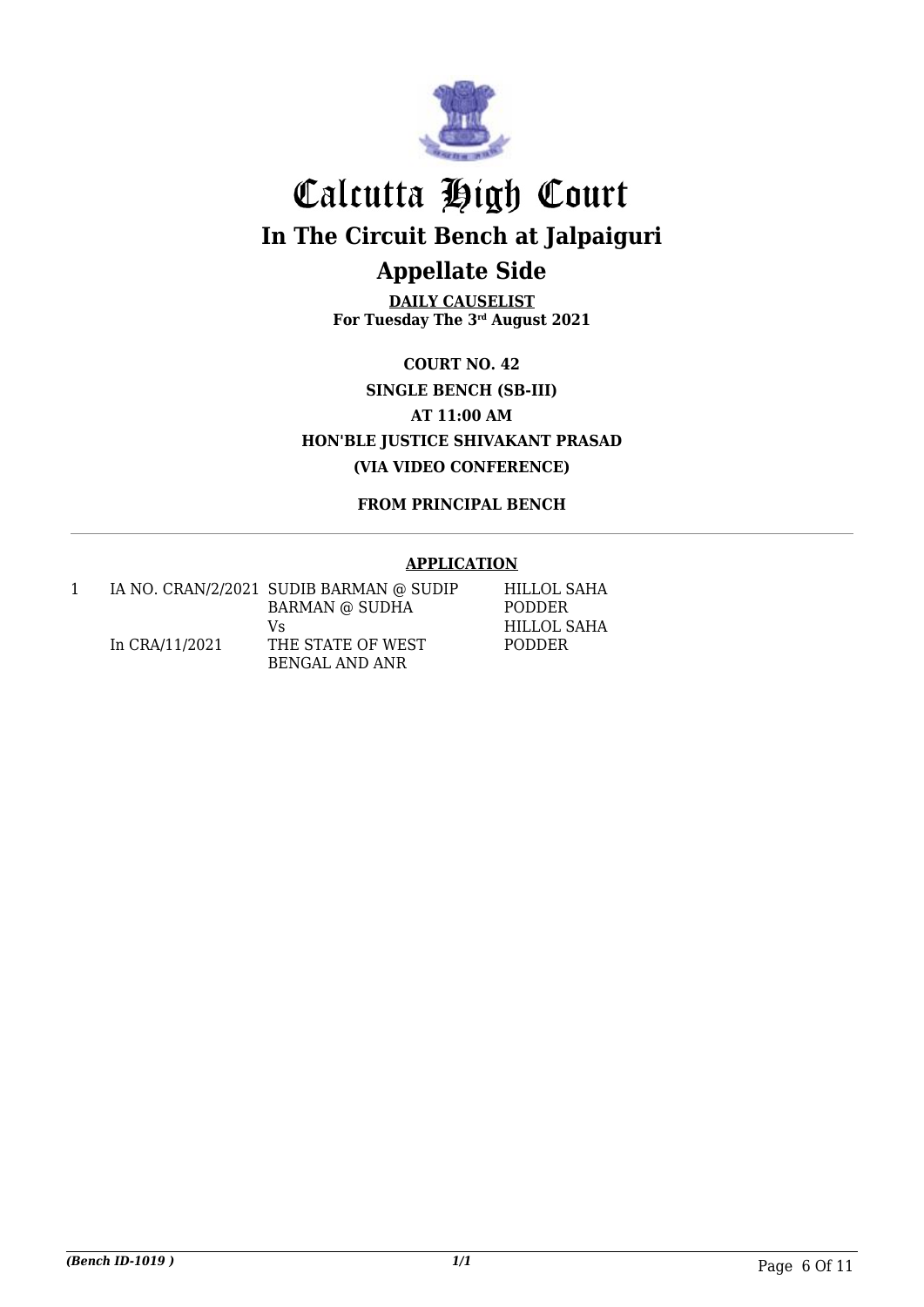

**DAILY CAUSELIST For Tuesday The 3rd August 2021**

**COURT NO. 13 SINGLE BENCH (SB-IV) AT 11:00 AM HON'BLE JUSTICE RAJASEKHAR MANTHA (VIA VIDEO CONFERENCE)**

**FROM PRINCIPAL BENCH**

#### **MOTION**

1 WPA/1078/2021 KAMLESH SINGH @ KAMALESH SINGH VS THE STATE OF WEST BENGAL AND ANR

ARJUN CHOWDHURY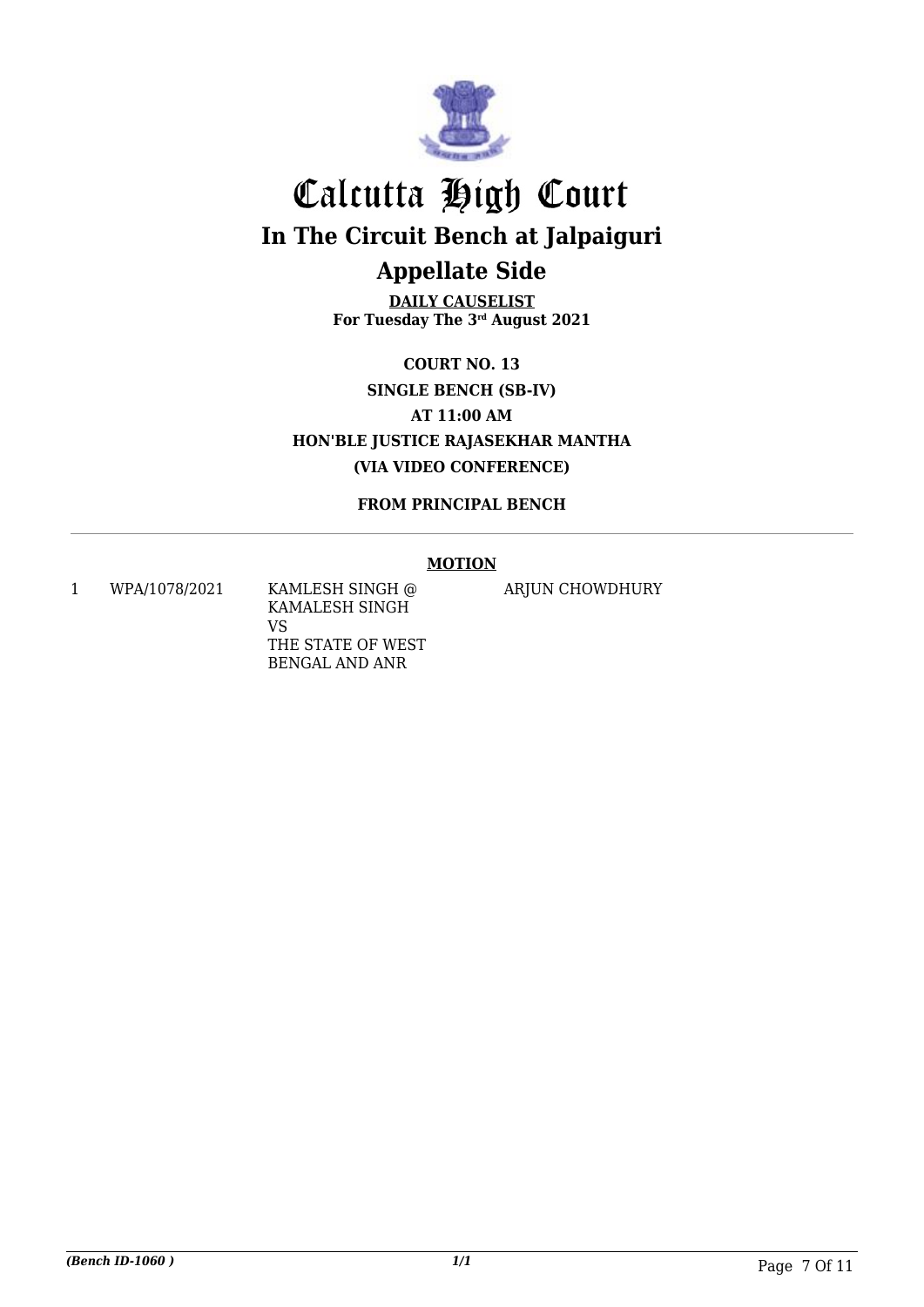

**DAILY CAUSELIST For Tuesday The 3rd August 2021**

**COURT NO. 10 SINGLE BENCH (SB - IX) AT 11:00 AM HON'BLE JUSTICE RAVI KRISHAN KAPUR (VIA VIDEO CONFERENCE)**

#### **FROM PRINCIPAL BENCH**

#### **MOTION**

| 1  | WPA/693/2021 | KAMAL KUMAR SAHA<br><b>VS</b><br>THE STATE OF WEST<br><b>BENGAL AND ORS</b>                           | ARKAPRAVA SEN        |
|----|--------------|-------------------------------------------------------------------------------------------------------|----------------------|
| 2  | WPA/694/2021 | <b>MAA GAYATRI FRUIT</b><br><b>TRADERS</b><br><b>VS</b><br>THE STATE OF WEST<br><b>BENGAL AND ORS</b> | <b>ARKAPRAVA SEN</b> |
| 3  | WPA/695/2021 | TAPAN DEY AND ANR<br><b>VS</b><br>THE STATE OF WEST<br><b>BENGAL AND ORS</b>                          | <b>ARKAPRAVA SEN</b> |
| 4  | WPA/696/2021 | NANI GOPAL KUNDU<br><b>VS</b><br>THE STATE OF WEST<br><b>BENGAL AND ORS</b>                           | ARKAPRAVA SEN        |
| 5. | WPA/698/2021 | NAYAN TARA SAHA<br><b>VS</b><br>THE STATE OF WEST<br><b>BENGAL AND ORS</b>                            | ARKAPRAVA SEN        |
| 6  | WPA/699/2021 | JAGABANDHU SAHA<br><b>VS</b><br>THE STATE OF WEST<br><b>BENGAL AND ORS</b>                            | <b>ARKAPRAVA SEN</b> |
| 7  | WPA/700/2021 | AJOY KUMAR YADAV<br><b>VS</b><br>THE STATE OF WEST<br><b>BENGAL AND ORS</b>                           | ARKAPRAVA SEN        |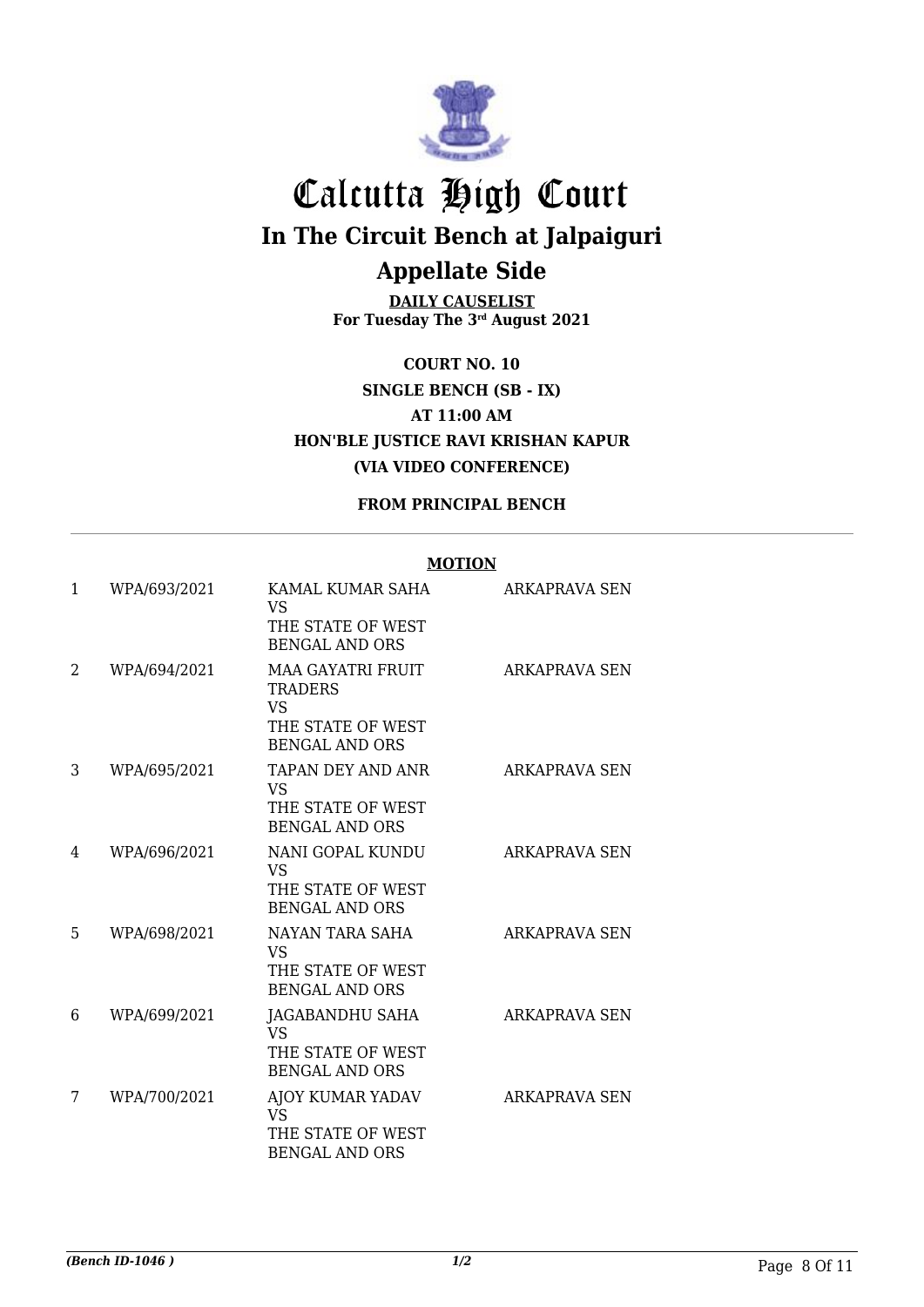| 8  | WPA/701/2021  | TAPAN SAHA AND ANR                                                                            | ARKAPRAVA SEN                  |
|----|---------------|-----------------------------------------------------------------------------------------------|--------------------------------|
|    |               | <b>VS</b><br>THE STATE OF WEST<br><b>BENGAL AND ORS</b>                                       |                                |
| 9  | WPA/718/2021  | <b>SHANKAR SAHA</b><br><b>VS</b><br>THE STATE OF WEST<br><b>BENGAL AND ORS</b>                | <b>ARKAPRAVA SEN</b>           |
| 10 | WPA/719/2021  | MIRA SAHA<br><b>VS</b><br>THE STATE OF WEST<br><b>BENGAL AND ORS</b>                          | ARKAPRAVA SEN                  |
| 11 | WPA/720/2021  | <b>RINA DEY</b><br><b>VS</b><br>THE STATE OF WEST<br><b>BENGAL AND ORS</b>                    | <b>ARKAPRAVA SEN</b>           |
| 12 | WPA/721/2021  | <b>SHYAM SUNDAR KUNDU</b><br><b>VS</b><br>THE STATE OF WEST<br><b>BENGAL AND ORS</b>          | ARKAPRAVA SEN                  |
| 13 | WPA/722/2021  | <b>CHOBI SAHA</b><br><b>VS</b><br>THE STATE OF WEST<br><b>BENGAL AND ORS</b>                  | <b>ARKAPRAVA SEN</b>           |
| 14 | WPA/723/2021  | SRI VIJAY KUMAR ROY<br><b>VS</b><br>THE STATE OF WEST<br><b>BENGAL AND ORS</b>                | <b>ARKAPRAVA SEN</b>           |
| 15 | WPA/724/2021  | <b>SRI CHINMOY DAS</b><br><b>VS</b><br>THE STATE OF WEST<br><b>BENGAL AND ORS</b>             | <b>ARKAPRAVA SEN</b>           |
| 16 | WPA/725/2021  | CHANDAN GHOSH AND<br><b>ANR</b><br><b>VS</b><br>THE STATE OF WEST<br><b>BENGAL AND ORS</b>    | ARKAPRAVA SEN                  |
| 17 | WPA/736/2021  | SRI ARKA GHOSH<br>VS<br>THE STATE OF WEST<br><b>BENGAL AND ORS</b>                            | MR. ARKAPRAVA SEN              |
| 18 | WPA/1091/2021 | <b>SUSHILA BARMAN</b><br><b>VS</b><br>THE STATE OF WEST<br><b>BENGAL AND ORS</b>              | <b>SUBHASISH MISRA</b>         |
| 19 | WPA/1099/2021 | ANJALI SUTRADHAR AND<br><b>ORS</b><br><b>VS</b><br>Union of India AND ORS                     | AVIROOP<br><b>BHATTACHARYA</b> |
| 20 | WPA/1092/2021 | <b>SMT MAMATA</b><br>SARKAR(BHADURI) AND<br><b>ANR</b><br><b>VS</b><br>Union of India AND ORS | TANMOY KAR                     |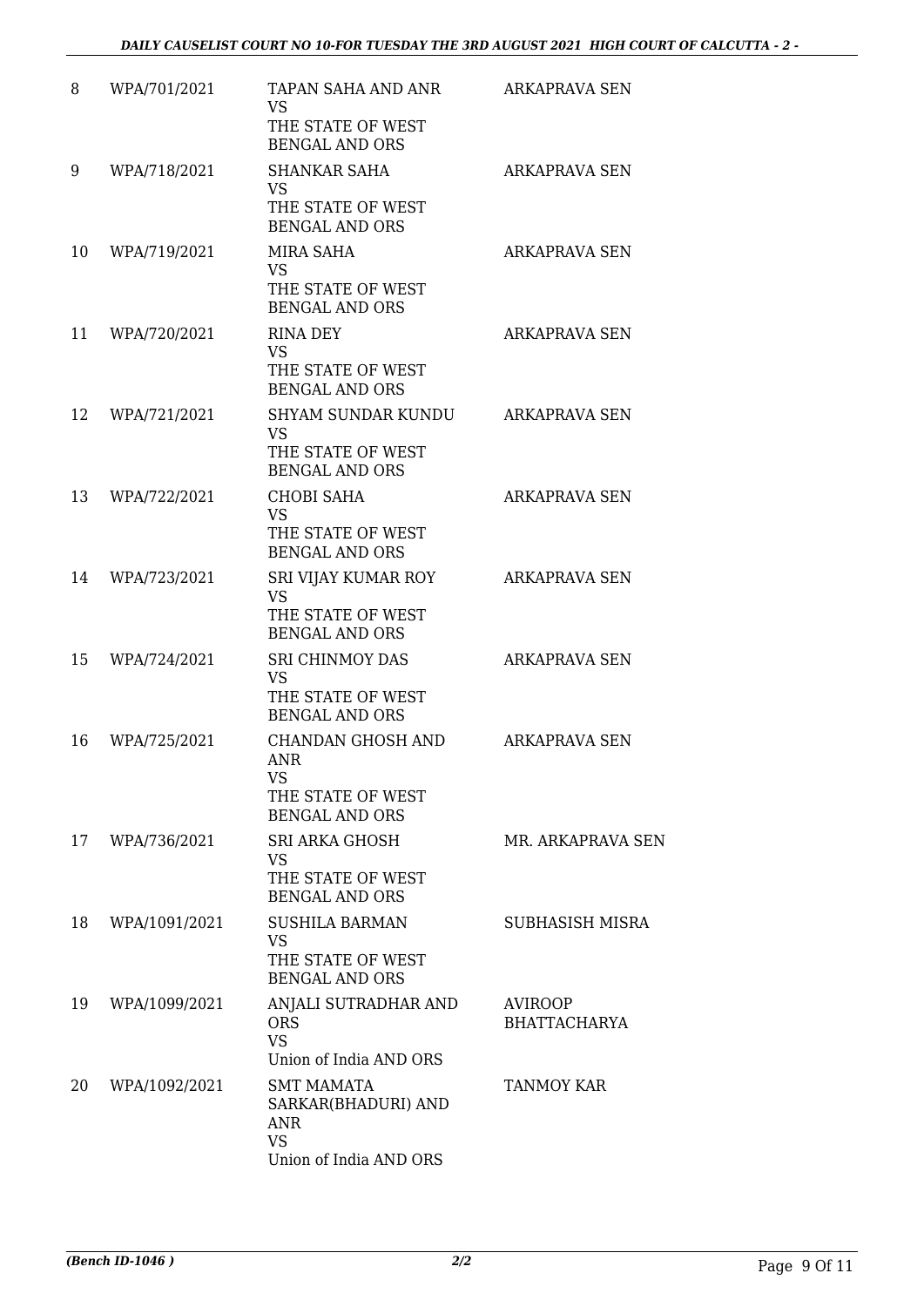

**DAILY CAUSELIST For Tuesday The 3rd August 2021**

**COURT NO. 2 SINGLE BENCH (SB- XIV) AT 11:00 AM HON'BLE JUSTICE MD. NIZAMUDDIN (VIA VIDEO CONFERENCE)**

**FROM PRINCIPAL BENCH**

#### **MOTION**

1 WPA/1117/2021 (NTW)

MANOJ PATIL VS Union of India AND ORS KAUSTUV SHOME